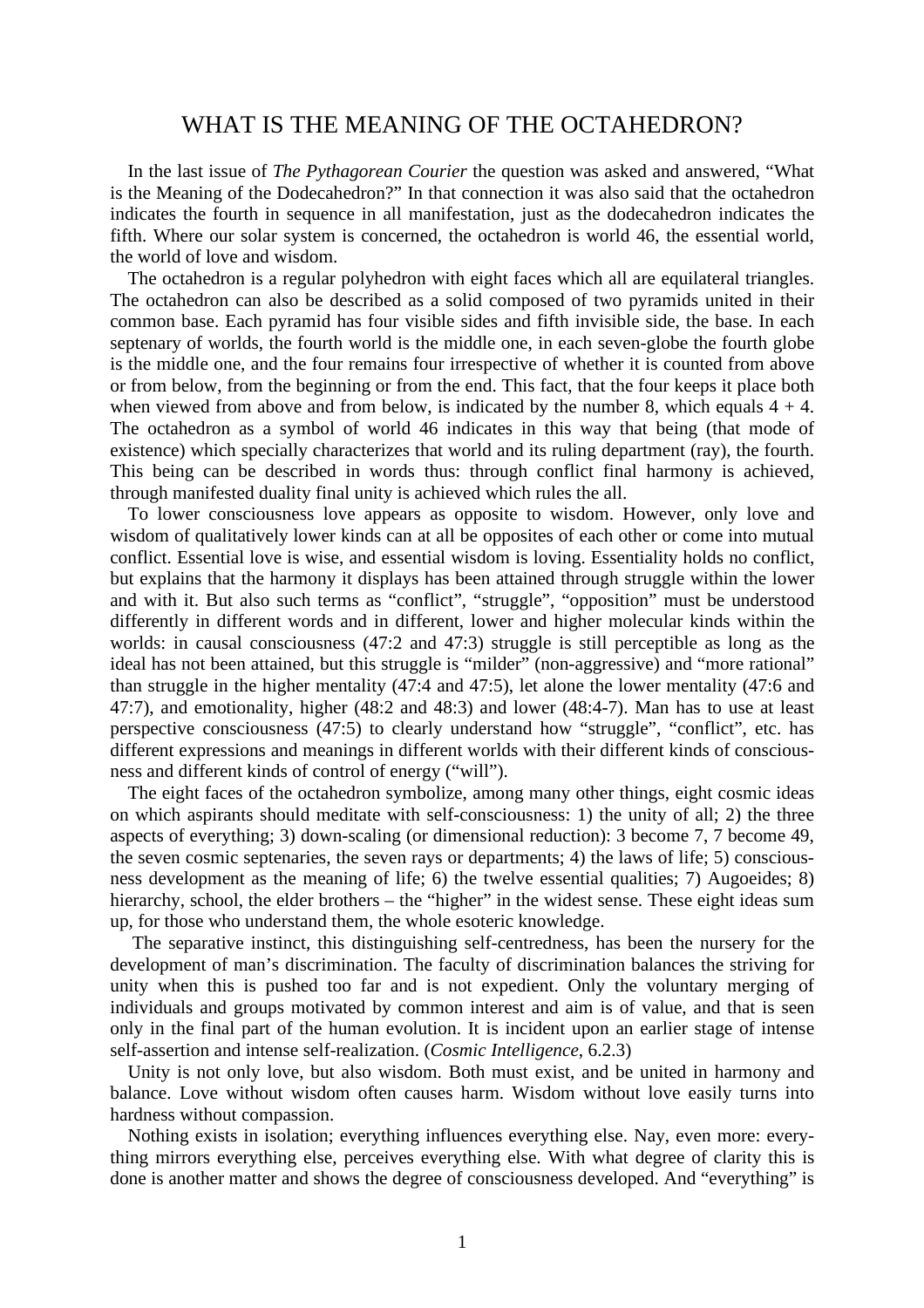a being at some stage of development.

Duality exists only in the lowest three worlds, 47–49. In world 46 and higher worlds there is unity.

We are all one another in some sense. We all make up one common cosmic consciousness. Like all water-drops are united in the ocean, so the individual consciousness of all monads is united in one common consciousness. This is the cosmic total consciousness in which every monad has an unlosable share.

The most important thing to know about the nature of consciousness is its unity. There is only one consciousness in the entire cosmos. But we human beings are still too primitive to be able to perceive unity. It is only when the sense of responsibility – not just for ourselves or our family or even nation, but for all life – awakens in us that we begin to participate in the consciousness of unity. In fact, we are all – minerals, plants, animals, and human beings – included in ever greater hierarchies of life.

Emotional imagination at the stage of the mystic tends to misconceive of unity as equality.

Unity has a structure. It is not a homogenous condition of equality of all the participating monads. Unity is expressed in a hierarchy of collective beings: groups of groups, and groups of groups of groups, etc., all of them having specialized functions. All cooperate without friction.

What makes up a collective being is determined by a certainly distinguishable though not separating limit against other departments and other functions (expressed paradoxically: a unit for itself in unity). All monads of a collective being are self-identities having their individual characters. Their particular abilities are shared in common and can be utilized by others if the work at the specialized function so requires. The collective being guarantees a common, allround capacity of everybody and a freedom from the limitations of individual characters. (*The Way of Man*, 9.9.1)

Of course there is a symbolism in the "hidden four" as well, that is, the hidden square that is the base of either pyramid. Here the number four symbolizes the "lower quaternary", the so-called personality, the four envelopes of incarnation: the etheric envelope, the emotional envelope, the mental envelope, and the triad envelope (the lower or lesser causal envelope), see *The Knowledge of Reality*, 6.12.46. It is by having experiences during the long series of incarnations and working these experiences into understanding, insight, and ability that the human monad builds its greater causal envelope and, at the end of the human kingdom, also the beginning of an essential envelope, a 46-envelope. The work in and through the envelopes of incarnation thus forms the necessary basis of the two higher envelopes slowly growing. Once the monad has accomplished this work and, as an essential self (a 46-self), passes to the fifth natural kingdom, the necessity of incarnation in the lower worlds ceases for the monad and the monad forthwith dispenses with the envelopes of incarnation, so that the causal envelope (the newly formed one, not the old collector envelope) becomes its presently lowest envelope. As a symbol of the 46-self, the octahedron concealing its square base thus means this: the four envelopes of incarnation do not manifest themselves any more – the organism is not included, for it is said not to be a "principle" (not an independent envelope because it is wholly dependent on the etheric envelope for its supply of energy and its consciousness), and moreover man in a planetary sense in the physical world is an etheric being: the majority of the manifesting major human races are etheric, have the etheric envelope as their lowest envelope. The square is not manifested but still exists hidden within the octahedron, since it was the necessary basis of the formation of the octahedron, the 46-self.

Finally, some words about the number three, appearing so manifestly in the eight equilateral triangles. No Pythagorean should need to ask what it indicates: the three aspects of reality, motion (will), consciousness, and matter. This must be understood on several different, larger and smaller scales. One intellectual tool for this understanding is given us in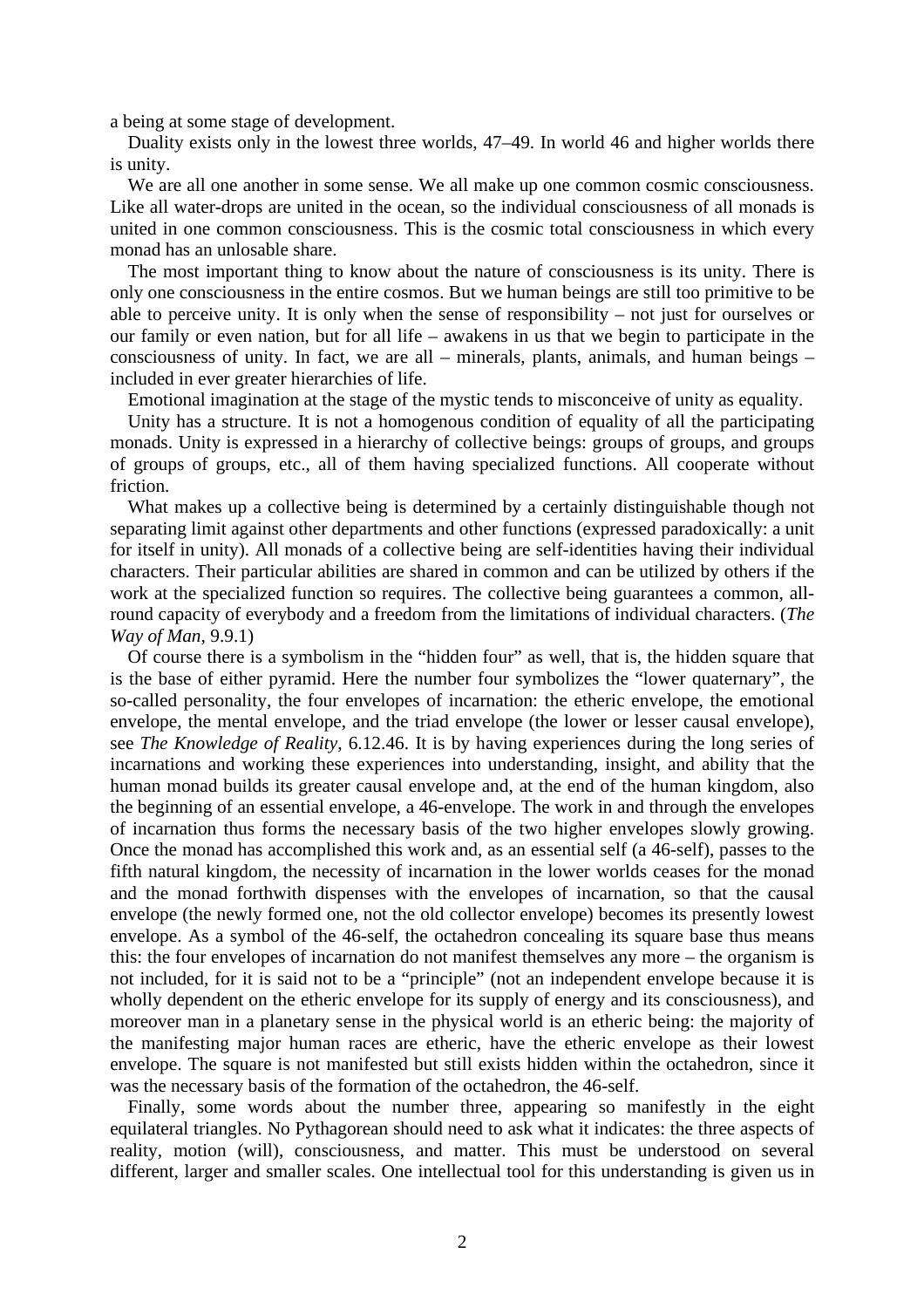the sacred syllable AUM. This has a particular connection with world 46 and Augoeides, which Patanjali says expressly in Yoga Sutras, Book 1, Sutra 27: "His designation is the sacred syllable AUM", and "he" means the Lord, Augoeides. In the following Sutra 28, he says that the yogi shall both sound the AUM and meditate on its meaning; implicitly: only sounding a sacred mantra while not understanding what it means is not using the mantra correctly.

The sacred syllable AUM is a symbol with many meanings. In the following, some of them will be explained. The most fundamental is:  $A =$  the will aspect,  $U =$  the consciousness aspect, and  $M =$  the matter aspect.

Since the motion or will aspect dominates in the third triad, the consciousness aspect principally makes itself felt in the second triad, and the matter aspect is the most important in the first triad,  $A =$  the third triad and Protogonos,  $U =$  the second triad and Augoeides,  $M =$ the first triad and the human monad in it.

Other meanings, all of which are related to the fundamental meaning:

 $A =$  the planetary government, U = the planetary hierarchy, M = mankind.

 $A =$  the crown centre,  $U =$  the heart centre,  $M =$  the throat centre.

 $A = being, U = understanding, M = knowledge.$ 

(With the gnosticians,  $A =$  the father,  $U =$  the son,  $M =$  the mother, which the pseudognosticians, the Christian Fathers of the Church later remade into the holy spirit as they removed the female pole from the mysteries.)

The sacred syllable AUM also indicates the time sequence of the process of manifestation. In a cosmic scale:  $A = will$ , dynamis, creates the monads;  $U =$  the monads develop consciousness;  $M =$  consciousness shapes material forms. In a solar systemic scale:  $A =$  the will of the solar ruler creates the solar system;  $U=$  the monads in the solar system develop consciousness;  $M =$  conscious monads shape material forms.

With particular reference to the causal envelope and Augoeides:  $A =$  the will centre (also called the centre of the will to sacrifice),  $U =$  the unity centre (the centre of love), and  $M =$  the knowledge centre.

The sacred syllable AUM also explains the sequence and order in which the factors of consciousness activation appear, that is to say: motion, energy, comes first; then consciousness, and last the perception of forms.

This means that in every consciousness expansion – major or minor and irrespective of the natural kingdom concerned – the monad does not apprehend at once all three aspects of the new domain of reality in which it expands its consciousness, but always first the motion aspect, then the consciousness aspect, and last the matter aspect. Or to explain it somewhat differently: when the monad contacts a higher kind of reality previously unknown to it, to begin with the monad does not perceive that higher reality as consciousness at all, but only as radiant energy, vitality, stimulation. Later, often much later, the perception of these higher energy impulses is accompanied by a subjective consciousness content, that is to say: ideas. Later still, this consciousness will become objective, so that the monad then, but only then, perceives this new, higher domain of reality as a world of its own, with its own material forms, etc.

What has just been described here is the procedure in the acquisition of causal consciousness. To begin with, the self (or monad) perceives causal energies, as they pour down into the envelopes of incarnation, as stimulation, vitality only; later the self perceives those energies as causal ideas affording causal knowledge, causal understanding; and later still it perceives them as objective material forms. Note that the word Platon used to denote the causal ideas was *eidos* (*εἶδος*), meaning "form".

What is said above is also an example of the fact that traditional symbols never have just one meaning, or, to say it in another way, the interpretation can always be made on several